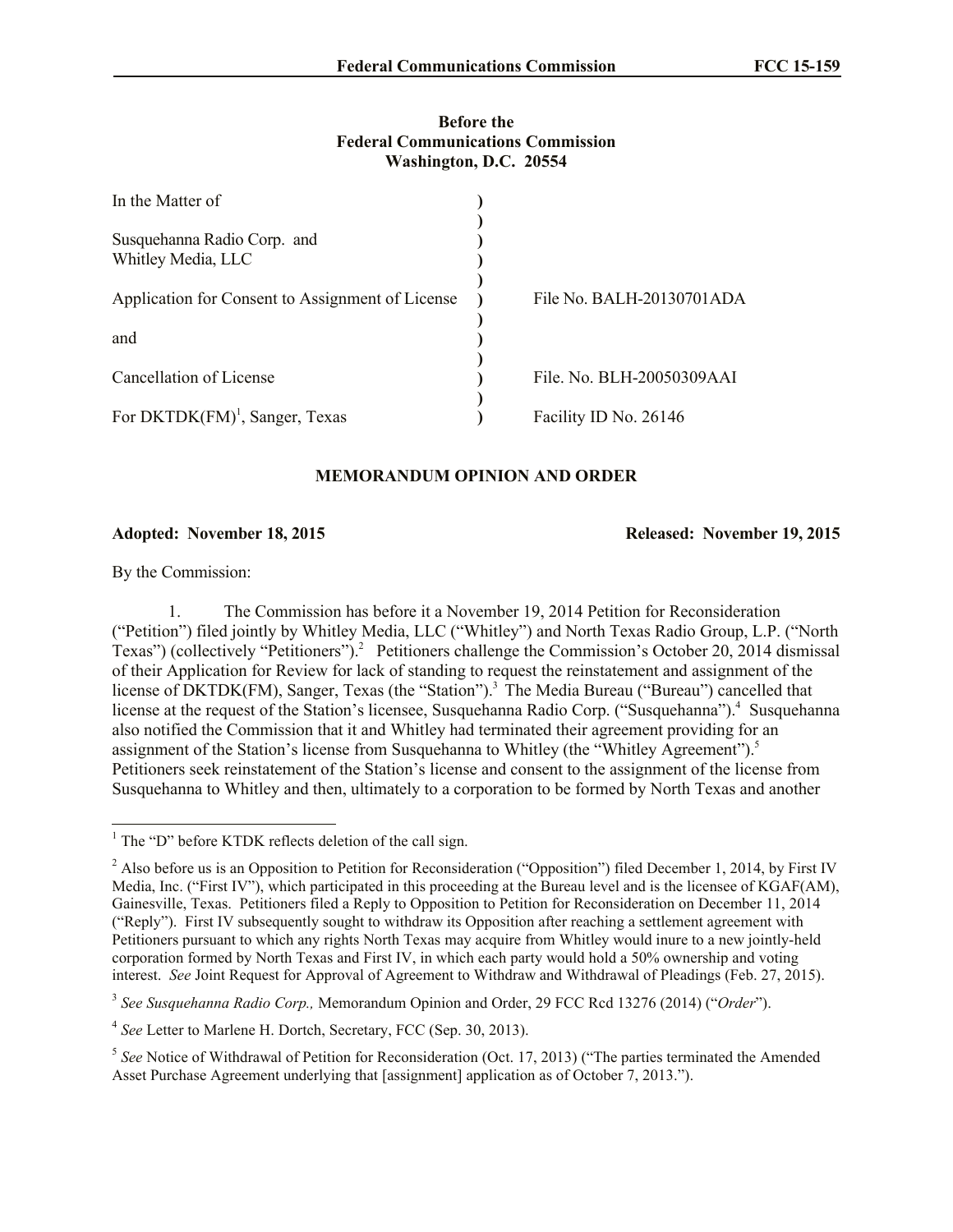entity, as described in note 2.

2. The Bureau and Commission each found that Petitioners lacked standing to challenge the Bureau's actions, although their reasoning differed somewhat. The Bureau observed that Petitioners were merely an applicant and potential licensee, with no rights to the Station's license that could be adversely affected by its surrender and cancellation.<sup>6</sup> The Commission affirmed the Bureau's analysis and, in response to Whitley and North Texas' new contention in their Application for Review that the Bureau had erroneously ignored their contractual rights,<sup>7</sup> reasoned additionally that the Whitley Agreement was terminated prior to the October 21, 2013 and November 22, 2013 dates when Petitioners filed their two joint petitions challenging dismissal of the assignment application and cancellation of the license. Thus, the Commission found that Whitley, in fact, no longer had any right to acquire the license and neither it nor North Texas had a legally cognizable injury resulting from the Bureau's actions.<sup>8</sup>

3. Petitioners argue that a petition for reconsideration is permitted here, because the "primary basis" for its submission is the Commission's "newly articulated finding" that the termination of the Whitley Agreement extinguished any basis for standing by the Petitioners due to their lack of any contractual interest in the Station or its license.<sup>9</sup> It is a close question whether this is a new argument unknown to the Petitioners. The *Bureau Letter* stated that Petitioners lacked standing because they "have no rights with regard to the Station's license and therefore no interest which could be adversely affected by the surrender and cancellation of the Station license."<sup>10</sup> Also, the Commission's conclusion that the termination of the Whitley Agreement extinguished Petitioners' basis for asserting a legally cognizable injury necessarily entails a rejection of Petitioners' standing argument, *i.e.*, that either Whitley's status as a former applicant and/or the agreements with respect to the Station license to which Susquehanna was not a party are sufficient to confer standing. These are simply two sides of the same logical coin. However, the *Bureau Letter* did not specifically refer to the termination of the Whitley Agreement as the reason the Petitioners had no rights with regard to the license. Because the Commission's *Order* for the first time specifically found that the termination of the Whitley Agreement was fatal to Petitioners' standing to contest the dismissal of the assignment application and license cancellation, we will assume *arguendo* that Petitioners have cleared the procedural hurdle to file the Petition. We will dismiss all other arguments raised in the Petition against the *Order* as procedurally barred.<sup>11</sup>

On the merits, Petitioners allege that the Commission erred in finding no injury stemming from the Bureau's actions because they claim that the legal status of the Whitley Agreement "has no logical relevance to the question of whether the cancellation of the [Station's] license and dismissal of the

l

<sup>6</sup> *See Lewis Paper, Esq.,* Letter, 29 FCC Rcd 1905, 1908 (MB 2014) ("*Bureau Letter*") (citing *Scott R. Flick, Esq.*, Letter, 24 FCC Rcd 9064, 9065 (MB 2009), *recon. denied*, 25 FCC Rcd 13725 (MB 2010)).

<sup>7</sup> Application for Review of Whitley Media, Inc. and North Texas Radio Group, L.P. (Mar. 26, 2014) at 4 ("Whitley was, in fact, a party to the Assignment Application and has a contractual right to purchase the license from Susquehanna. Likewise, North Texas has further contractual rights to purchase the station from Whitley after his acquisition of the station.").

<sup>8</sup> *See Order,* 29 FCC Rcd at 13277.

<sup>&</sup>lt;sup>9</sup> Petition at 2; *see* 47 C.F.R. § 1.106(b)(2)(ii) (a petition for reconsideration of a Commission decision will be allowed if it "relies on facts or arguments unknown to petitioner until after his last opportunity to present them to the Commission, and he could not through the exercise of ordinary diligence have learned of the facts or arguments in question prior to such opportunity.").

<sup>10</sup> *Bureau Letter*, 29 FCC Rcd at 1908.

<sup>11</sup> *See* 47 C.F.R. § 1.106(b)(2)(ii).